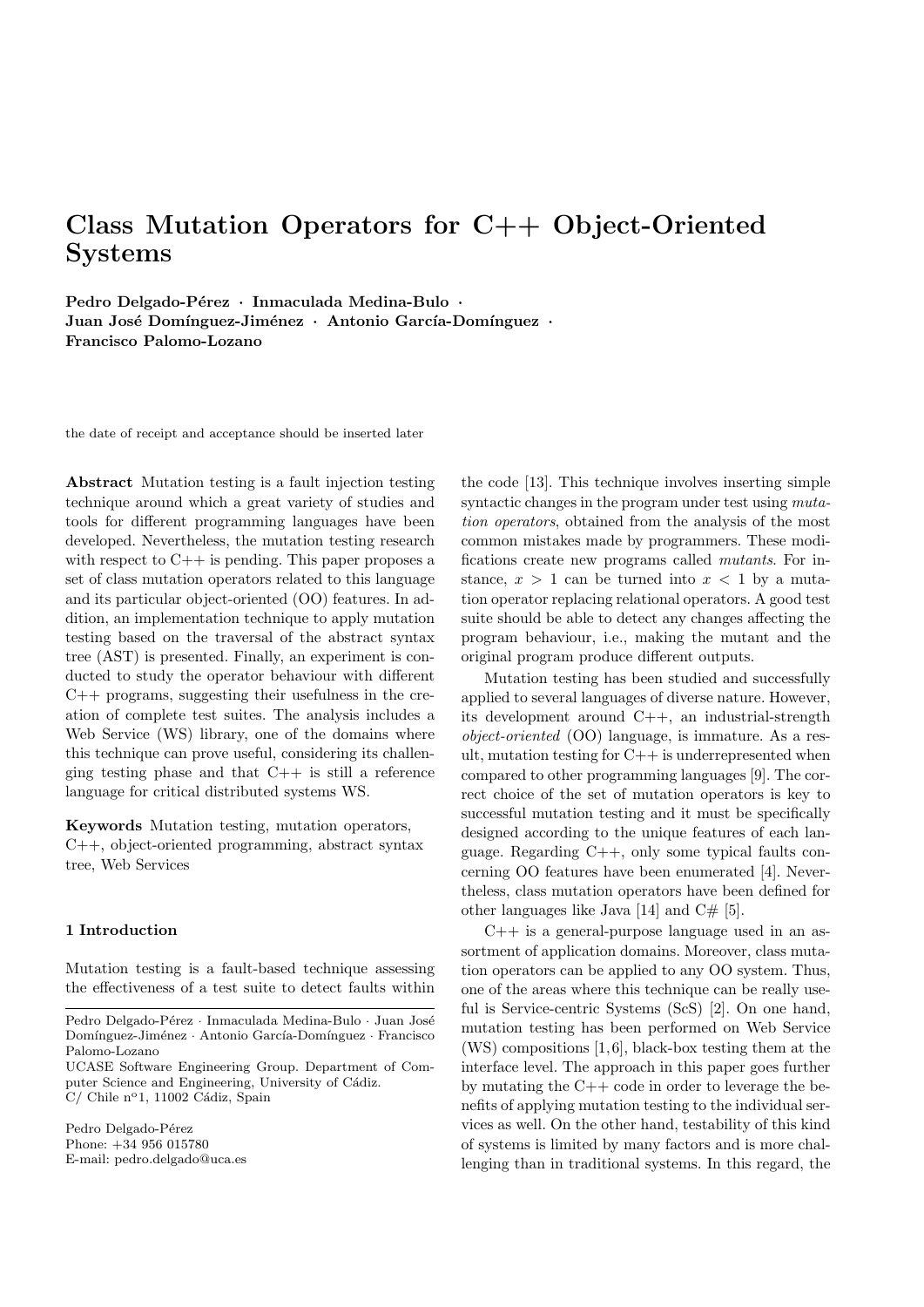experiments in this paper have been conducted on several C++ programs, including a real C++ WS-library implementing the XML-RPC protocol.

Hence, this paper aims to introduce a set of mutation operators for C++ at the class level (by mutating OO features) and evaluate the kind of mutants generated with them. Section 2 looks in depth at the issue of mutation operators, the C++ characteristics and the need for testing WS. The next section deals with the defined set of mutation operators. Section 4 exposes how injecting faults into code can be accomplished with the help of its abstract syntax tree (AST), despite the difficulty of implementing mutation testing for this particular language. Section 5 shows the results from the experiments: firstly, a subset of operators related to object construction and destruction is explored to support their usefulness; secondly, the distribution of mutants generated for each program provides an approximation to the usefulness of operators when trying to create a good test suite to kill their mutants. Finally, the last section presents the conclusions and future research lines.

## 2 Background and Related Work

#### 2.1 Mutation Operators

Mutation operators are associated with typical categories of errors arising when using a particular language. Several of these categories are common to many languages, but each language possesses certain features making a specific study necessary. Thus, many works have been devoted to define sets of operators for a variety of languages and, more important, some tools automating the mutant generation have been developed [9], such as MuJava for Java, Proteum/IM 2.0 for C, and SQLMutation for SQL.

Mutation testing has originally focused on procedural programs, developing mutation operators for languages like C or Fortran. Nevertheless, these operators for procedural programs, known as traditional or standard operators, are insufficient to test OO programs: they own features like encapsulation, inheritance, and polymorphism, providing a new scope for potential faults. As the presence of the OO paradigm rose, mutation testing research regarding its characteristics increased as well. Most of the studies concerning this paradigm have been carried out around Java [14] and, in a smaller proportion, around  $C# [5]$ . In [4], Derezinska listed several common mistakes for the OO features of C++, but did not define a formal set of mutation operators. Hence, defining a set of class mutation operators for C++ is required.

For the C++ language, some commercial tools exist, such as PlexTest or Insure++, as shown in [9]. However, these products do not implement any class mutation operators, which are the focus of this paper. In contrast, they perform some simple mutations (for instance, PlexTest only removes instructions), using the technique in a selective way.

In order to define this set of operators, the most used features and common programming mistakes in C++ have been studied [8]. The  $C++03$  standard is taken as reference because it is soon to define operators for the  $C++11$  standard (it is not widely used yet). At the same time, contributions in other languages have been analysed, chiefly around Java [10, 12, 14], because this language has drawn the attention of multiple studies, and also C# [5]; this fact offers insight into the nature of the mistakes that programmers frequently make. These languages are syntactically similar, taking Java much of the C++ syntax but removing many of the low-level facilities (the main differences between these two languages are listed in [8]). On the other hand,  $C#$  basic syntax is influenced by  $C/C++$  as well as Java in its object model.

#### 2.2 C++ and Web Services

C++ is a multiparadigm language, which is backward compatible with a large fragment of C and includes features from the OO paradigm among other programming styles. As a result, this language is used in a wide range of applications and mutation testing can allow for an enhancement of the software quality in a variety of domains. Thus, the application of this technique to  $C++WS$  can be fruitful, taking into account that errors in ScS are difficult to locate once deployed. Regarding the reliability measurement of these ScS, a considerable amount of research have been undertaken [2]. However, much of the testing work developed is specificationbased as access to the service code is generally limited or simply non-existing. As an illustration, model checking has been used to test  $C++$  WS, checking the high-level safety and liveness properties [15]. Concerning mutation testing, it has been applied to WSDL [1], as well as to WS-BPEL compositions [6].

 $C++$  continues to preserve low-level facilities like pointers, omitted in other languages. Thus, it is important to differentiate between a pointer to an object and the object it actually points to. This aspect often causes mistakes when referring objects, especially if using dynamic allocation. Moreover, dynamic binding, which is used to introduce polymorphic behaviour, is not as simple as in other languages. These errors are also produced during object construction, entailing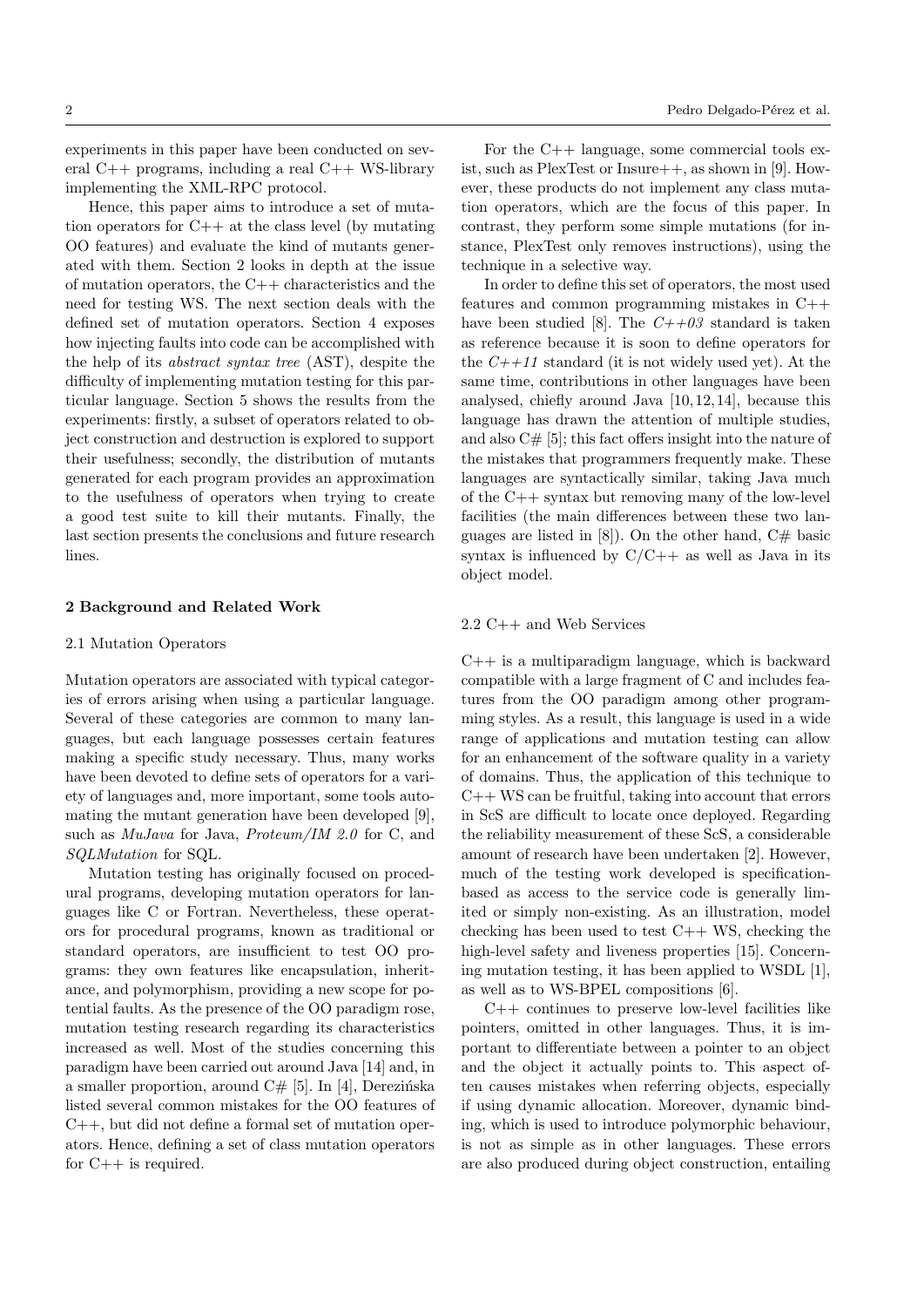memory allocation and initialisation of every member, and object destruction (both managed by the programmer), which are well-known sources of faults [8]. The complex memory management model along with other characteristics, such as overriding members in the class hierarchy, method overloading, and exception handling, may confuse programmers coming from a procedural language background or even some programmers used to mainstream OO languages.

## 3 Description of Mutation Operators

## 3.1 Class Mutation Operators for C++

Mutation operators have been classified in seven categories according to the main OO characteristics; the usual sources of error, commented in Section 2.2, have been considered to define these groups and their mutation operators. Each category is identified by an upper case letter:

- 1. Access control: A
- 2. Inheritance: I
- 3. Method overloading: O
- 4. Polymorphism and dynamic binding: P
- 5. Exception handling: E
- 6. Object and member replacement: M
- 7. Miscellany: C

The naming convention to identify mutation operators is three upper case letters: the first one denotes the category, while the rest identify the operator within the category. Categories and operators are resumed in Table 1. Henceforth, several operators marked with '\*' and used in Section 5 will be exposed, whereas the definition of the rest of operators can be found in the references provided in Section 3.2.

## Information hiding or access control

Mutation operators in this group intend to confirm the correct accessibility.

- $-$  AMC or Access modifier change:  $AMC$  checks the correct access control to members. Access levels are determined by sections (public, protected, private) and as many sections of each level as desired can be added. This operator transfers the member to a block with a different access level.
- AAC or Inheritance access modifier change: When a class inherits from another one, it is possible to determine the access privileges by specifying an access modifier. This operator changes the access modifier when inheriting to ensure the assigned access is correct:

Example AAC: Mutant 1: c l a s s A{ c l a s s B : protected A{ . . . . . . . . . . . . } ; } ; Mutant 2: c l a s s B : p u b l i c A{ c l a s s B : private A{ . . . . . . . . . . . . } ; } ;

## Inheritance

Operators applied to inheritance, mainly with respect to the presence of overridden members, are included in this group.

– ISI or Base keyword insertion: ISI ensures the correct member is being referenced when a member in the subclass hides a variable or overrides a method of one of its ancestors. In the example below, it can be observed how the scope resolution operator  $(:):$  is employed to refer to a base class:

| Example ISI:                 | Mutant:            |
|------------------------------|--------------------|
| class A{                     | class A{           |
| and a straight and           | and a straight and |
| int n;                       | int n;             |
| $\}$ ;                       | ∤;                 |
| class B: public A{           | class B: public A{ |
| $\sim$ 100 $\sim$ 100 $\sim$ | .                  |
| int n:                       | int n:             |
| .                            | .                  |
| int m $() \{$                | int m $() \{$      |
| and a straight               | .                  |
| $return n*2;$                | return $A::n*2;$   |

- IPC or Explicit call of a parent's constructor deletion: IPC removes the explicit call to a parent constructor so that the default constructor is used. The constructor of a parent class is invoked within the initialisation list of a constructor (see CID operator).
- IOP or Overriding method calling position change: This operator simulates the error that often occurs when calling a method of a base class, which is overridden in the child class, at the wrong time, producing an undesired state.
- IOR or Overridden method rename: This operator acts when an overriding method interacts with a parent's version (see example below). This situation can only occur when that method is declared virtual. In this way, the overriding method can be called from a method in a parent class when the binding is dynamic: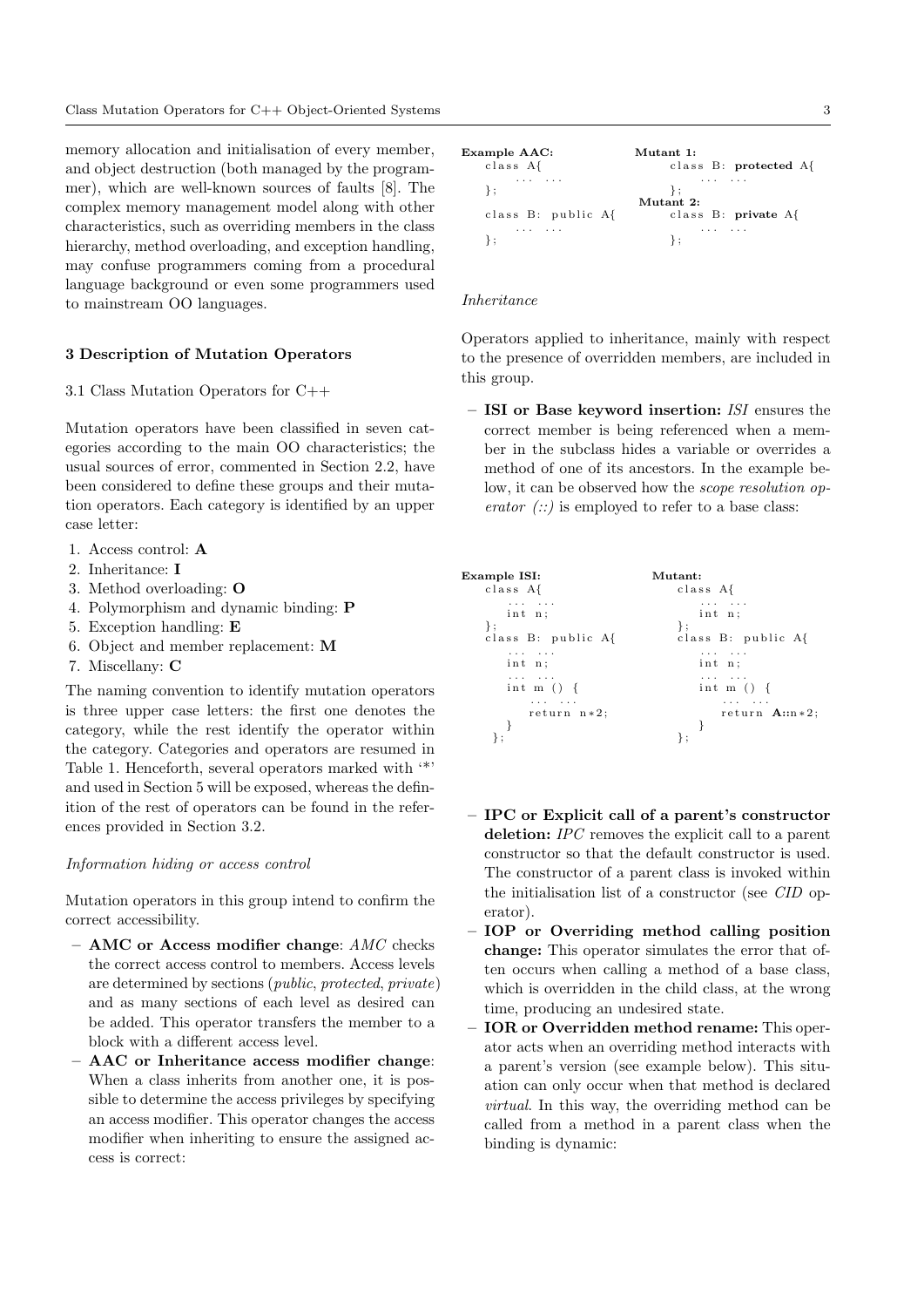```
Example IOR:
          c l a s s A{
                 ... ...<br>virtual void m1() {//body of m1}<br>void m2() {... m1(); ...}
          };<br>class B: public A{
                 ... ...<br>void m1() {... ...}
          \lambda:
Mutant:
          c l a s s A{
                 \dots \dots<br>virtual void m1() \frac{1}{2} of m1}
                virtual void m3() \frac{1}{2}//body of m1}
                 void m2() \{ \dots \text{m3}( ) ; \dots \}};<br>class B: public A{
                 ... ...<br>void m1() {... ...}
          } ;
```
– IMR or Multiple inheritance replacement: Multiple inheritance is supported in C++. When a derived class inherits from two or more classes, it may occur that those base classes have member variables with the same name or methods with the same signature. Thus, the programmer can be mistaken when referencing a certain inherited member. That is the fault modelled by IMR:



#### Method overloading

Operators in this group ensure that a method calling invokes the correct method when overloading is employed.

– OAN or Argument number change: This operator mutating the number of arguments in method invocations should consider the possibility of using default parameters. If a method has just another overloaded method, as in the example below, then only one mutant can be generated; but if the overloaded method has a default parameter, a further one can be created:

```
Without default parameter:
    c l a s s A{
           ... ...<br>void m (int a) {... ...}
           void m (int a) \{ \ldots \ldots \}<br>void m (int a, float b) \{ \ldots \ldots \}\cdotExample: \begin{array}{lll} \textbf{Hutant:} \\ \text{a.m(0,0);} \end{array}a.m(0, 0);With default parameter:
    c l a s s A{
           \dots \dots<br>void m (int \mathbf{a} = 1) \{\dots \dots\}void m (int a, float b) \{\ldots, \ldots\}} ;
    Example OAN: Mutant 1:<br>a.m(0.0): a.m(0)
           a.m(0.0):
                                   Mutant 2:
                                         a.m( ) ; (1)
    (1) a.m(1) is actually invoked.
```
## Polymorphism and dynamic binding

This block is composed of operators checking that the polymorphic mechanism is used in the right way.

– PCI or Type cast operator insertion: The role of this operator is to cast an object reference, turning its actual type into the parent or child of the original declared type. In a case like the example below, the invoked method may be non-virtual, although the base class needs to be polymorphic to allow the downcasting:

```
class A{ class B: public A{
  . . . . . . . . . . . .
  void m( \} ... } void m( \} ... }
} }
Example PCI: Mutant:<br>B b: B b;
                 B b;<br>A *pa = &b;
A *pa = &b;<br>pa->m():(1)
                 (dynamic\_cast < B^*>(pa))->m( ); (2)
(1) A::m() is invoked
(2) B::m() is invoked
```
- PPD or Parameter variable declaration with child class type: This operator, which targets the parameters of a method, changes the declared type of an object reference to a parent class type.
- PVI or *virtual* modifier insertion: Whenever a method in a class is intended to have a polymorphic behaviour, the programmer must indicate it by adding the virtual modifier. Forgetting to insert the virtual keyword is contemplated with this operator.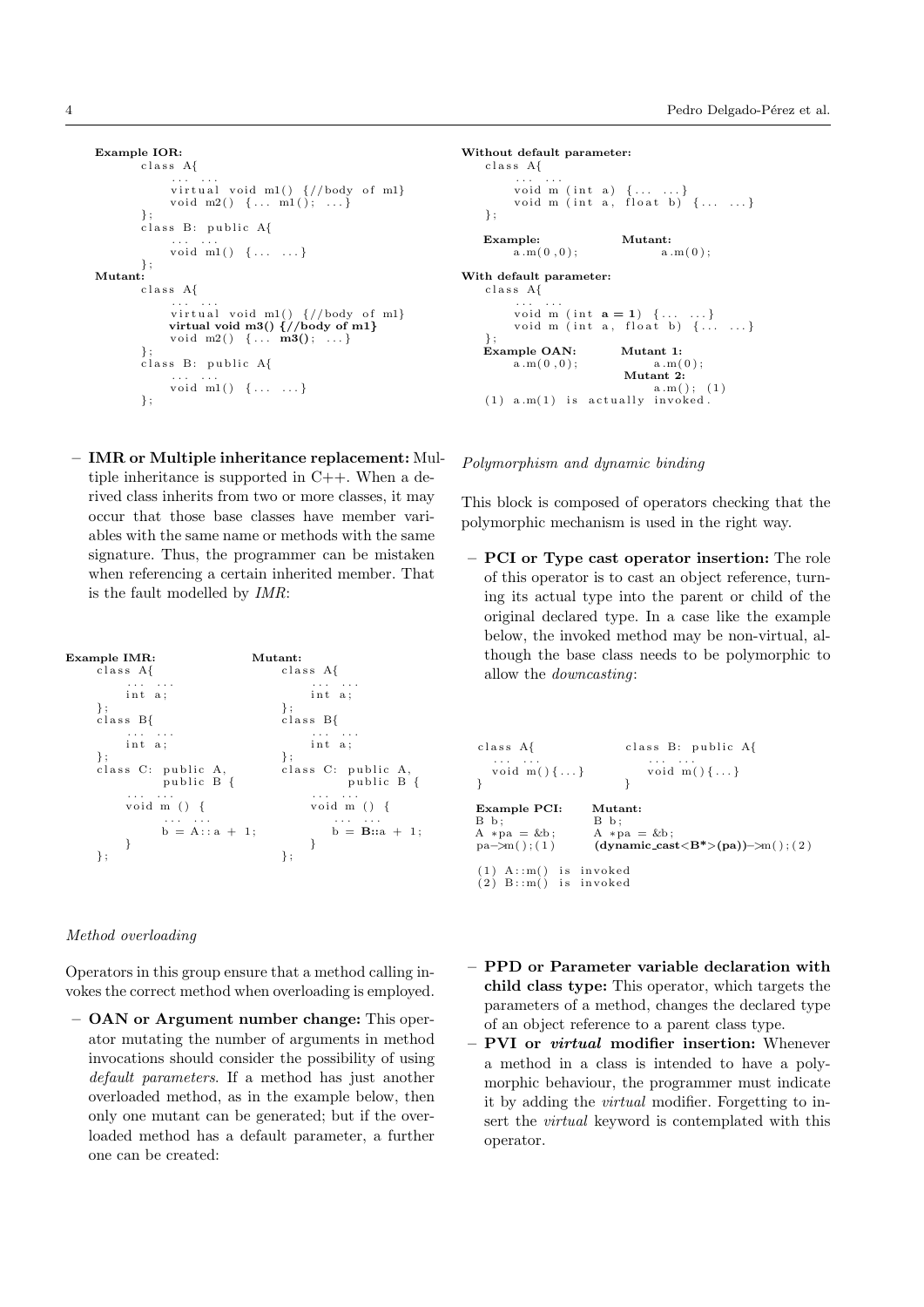| <b>Block</b>                | Operator             |        | Description                                          |  |  |  |
|-----------------------------|----------------------|--------|------------------------------------------------------|--|--|--|
| Access control              | <b>AMC</b>           | $\ast$ | Access modifier change                               |  |  |  |
|                             | $\bf AAC$            | $\ast$ | Inheritance access modifier change                   |  |  |  |
|                             | IHD                  |        | Hiding variable deletion                             |  |  |  |
|                             | IHI                  |        | Hiding variable insertion                            |  |  |  |
|                             | ISI                  | ∗      | Base keyword insertion                               |  |  |  |
|                             | <b>ISD</b>           | $\ast$ | Base keyword deletion                                |  |  |  |
| Inheritance                 | <b>IPC</b>           | ∗      | Explicit call of a parent's constructor deletion     |  |  |  |
|                             | IOD                  |        | Overriding method deletion                           |  |  |  |
|                             | <b>IOP</b>           | ∗      | Overriding method calling position change            |  |  |  |
|                             | IOR                  | ∗      | Overriding method rename                             |  |  |  |
|                             | IMR                  | $\ast$ | Multiple inheritance replacement                     |  |  |  |
|                             | OMR                  |        | Overloading method contents replace                  |  |  |  |
| Method                      | <b>OMD</b>           |        | Overloading method deletion                          |  |  |  |
|                             | <b>OAN</b>           | $\ast$ | Argument number change                               |  |  |  |
| overloading                 | <b>OAO</b>           |        | Argument order change                                |  |  |  |
|                             | <b>OPO</b>           |        | Method parameter order change                        |  |  |  |
|                             | PCI                  | $\ast$ | Type cast operator insertion                         |  |  |  |
|                             | <b>PCD</b>           | ∗      | Type cast operator deletion                          |  |  |  |
|                             | $\bf PCC$            | ∗      | Cast type change                                     |  |  |  |
| Polymorphism<br>and dynamic | PRV                  | ∗      | Reference assignment with other comparable variable  |  |  |  |
| binding                     | $\operatorname{PNC}$ | $\ast$ | new method call with child class type                |  |  |  |
|                             | PMD                  | $\ast$ | Member variable declaration with parent class type   |  |  |  |
|                             | <b>PPD</b>           | $\ast$ | Parameter variable declaration with child class type |  |  |  |
|                             | <b>PVI</b>           | $\ast$ | <i>virtual</i> modifier insertion                    |  |  |  |
| <b>EHR</b>                  |                      |        | Exception handler removal                            |  |  |  |
| Exception<br>handling       | $_{\rm EHC}$         | $\ast$ | Exception handling change                            |  |  |  |
|                             | $exs$                |        | Exception swallowing                                 |  |  |  |
|                             | <b>MCO</b>           | $\ast$ | Member call from another object                      |  |  |  |
| Object and<br>member        | $_{\rm MCI}$         | $\ast$ | Member call from another inherited class             |  |  |  |
| replacement                 | <b>MNC</b>           |        | Method name change                                   |  |  |  |
|                             | $_{\rm MBC}$         | $\ast$ | Member changed                                       |  |  |  |
|                             | <b>CTD</b>           |        | this keyword deletion                                |  |  |  |
|                             | CTI                  |        | this keyword insertion                               |  |  |  |
|                             | $\text{CID}$         | $\ast$ | Member variable initialisation deletion              |  |  |  |
| Miscellany                  | $_{\rm CDC}$         |        | Default constructor creation                         |  |  |  |
|                             | CCA                  | $\ast$ | Copy constructor and assignment operator             |  |  |  |
|                             |                      |        | overloading deletion                                 |  |  |  |
|                             | <b>CDD</b>           | ∗      | Destructor method deletion                           |  |  |  |

Table 1 Summary of categories and mutation operators at the class level

Legend: Operators marked with  $*$  are original or have been changed with respect to their original definition or implementation in other languages.

| <b>Example PVI:</b><br>class A{ |              | Mutant:<br>class A{                   |
|---------------------------------|--------------|---------------------------------------|
|                                 |              | int m(){ } virtual int m(){ }         |
|                                 |              | class B: public A{ class B: public A{ |
|                                 | int m() {  } | int m(){ }                            |

# Exception handling

Improper handling of exceptions (although exceptions are not unique to this paradigm, they are closely related to it) is treated in this block.

– EHC or Exception handling change: EHC removes the exception handling statement. The exception will not be caught within the method, but it will be propagated to the nearest handler. This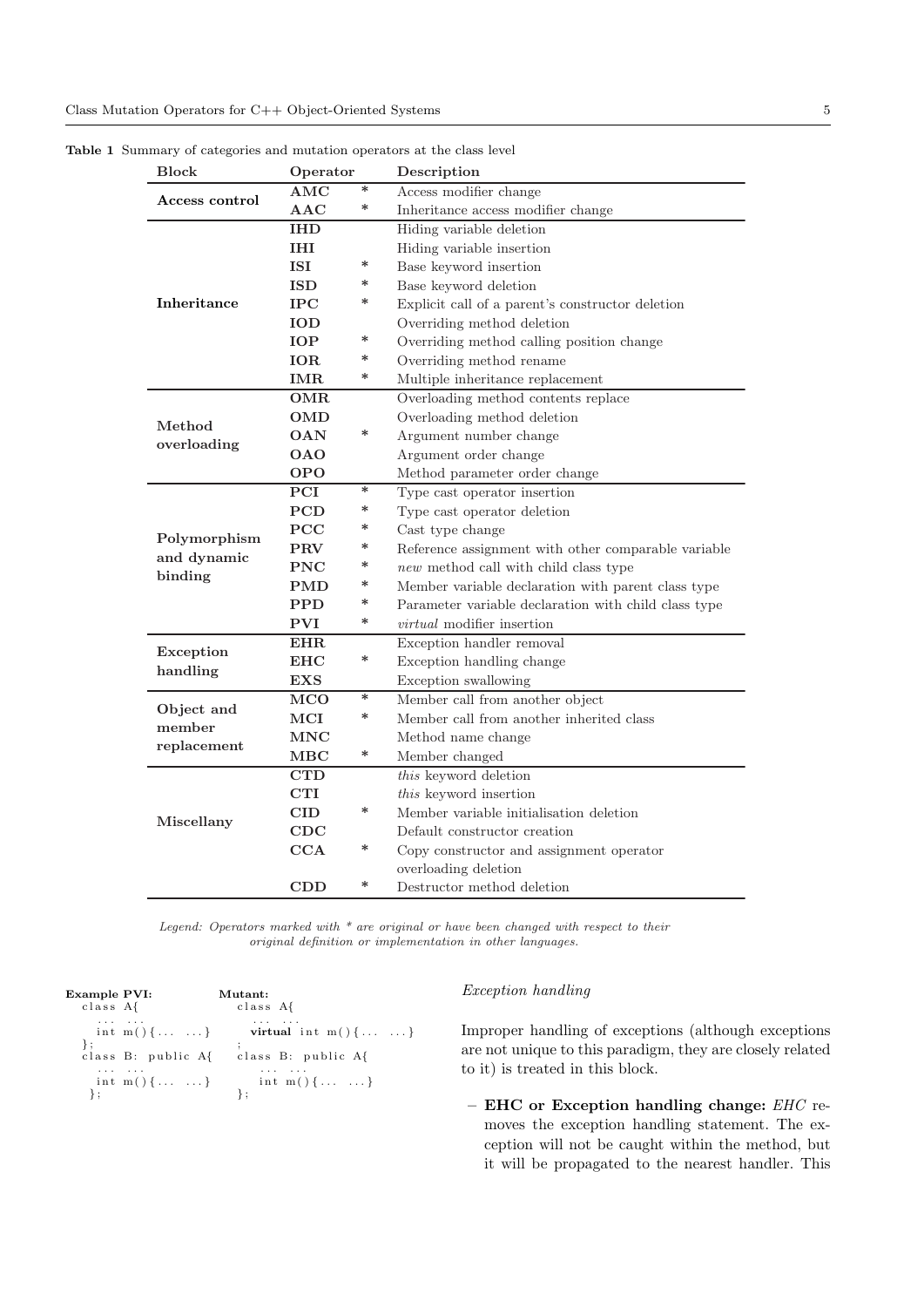case can be achieved through a relaunch of the exception so that it is caught and handled, hopefully, at a higher level:

```
Example EHC: Mutant:<br>
int f() { Mutant:<br>
int f() {
    \begin{array}{cc} \inf \inf \{x \} \ \text{try} \end{array} \begin{array}{cc} \inf \inf \{x \} \ \text{try} \end{array}tr y {
        \}catch (Handler1)\{\} catch (Handler1){
             . . . . . . throw;
        } ; {} } ;
    } }
```
Object and member replacement

Operators in this category are dedicated to the replacement of the object invoking a member or to the change of the member invoked, by a compatible object or member respectively.

– MCO or Member call from another object: When an object member variable is referenced and calls a method, MCO replaces that reference to the object by another variable of the same class type (the invoked method is not changed):

| Example MCO:<br>class A{                  | class B{                                                                                                 |
|-------------------------------------------|----------------------------------------------------------------------------------------------------------|
| $\cdots$<br>void method();<br>$\}$ ;      | $\cdots$<br>A a1:<br>A a2:<br>void $m() \{ \ldots a1. method() ; \ldots \}$<br>$\}$ ;                    |
| Mutant:<br>class A                        | class B{                                                                                                 |
| $\cdots$<br>void method $()$ ;<br>$\cdot$ | $\cdot$ $\cdot$ $\cdot$<br>A a1:<br>A a2:<br>void $m() \{ \ldots a2. \text{ method}() ; \ldots \}$<br>∤; |

- MCI or Member call from another inherited class: This operator is similar to MCO in the sense that it makes that a method is invoked from a different object, but now the objects are from different class types, both having the same base class.
- MBC or Member changed: MBC accesses a different instance variable (with the same type) when a member variable is referred.

## Miscellany

This block contains operators related to different specific C++ characteristics.

– CID or Member variable initialisation deletion: *CID* removes the initial value given to member variables, checking thereby that the proposed initialisation is correct. Initial values are assigned in the constructors, either in the body or using initialisation lists. Thus, if the initialisation is within the body of the constructor, the assignment statement is deleted, while, if it is within the initialisation list, then that element is removed from the list:

| Example CID: | A:: A(): $a(0) \{ b = 1; \}$ |
|--------------|------------------------------|
| Mutant 1:    | $A$ :: $A()$ : $a(0)$ {}     |
| Mutant 2:    | $A$ :: $A()$ {b = 1;}        |

– CCA or Copy constructor and assignment operator overloading deletion: The task of copying objects is accomplished through the definition of a copy constructor and, usually, the assignment operator overloading too (when they are not defined, the compiler provides them automatically). This operator deletes the defined copy constructor or the assignment operator overloading, checking they are correctly implemented:

```
Example CCA:
        class A{
              . . . . . . .<br>A ( const A& copy ) { . . . . . . }
              A\& operator =(const A\& copy){.....}
} ;
Mutant 1:
        c l a s s A{
             . . . . . .
// A(const A& copy){... ...}
                 A\& operator =(\text{const} \; A\& \text{copy})\{ \ldots \; \ldots \}\lambda:
Mutant 2.
        c l a s s A{
                 . . . . . . .<br>A ( const A& copy ) { . . . . . . }
             // A\& operator = (const A\& copy)\{...... \}} ;
```
– CDD or Destructor method deletion: C++ allows the programmer to define not only how the objects are constructed, but also how they are destroyed. If a destructor is not specified, the compiler automatically provides one. CDD deletes the destructor checking its correct implementation:

Example CDD: Mutant: c l a s s A{ c l a s s A{ . . . . . . . . . . . . ˜A ( ) { . . . . . . } ; // ˜A(){... ...}; } ; } ;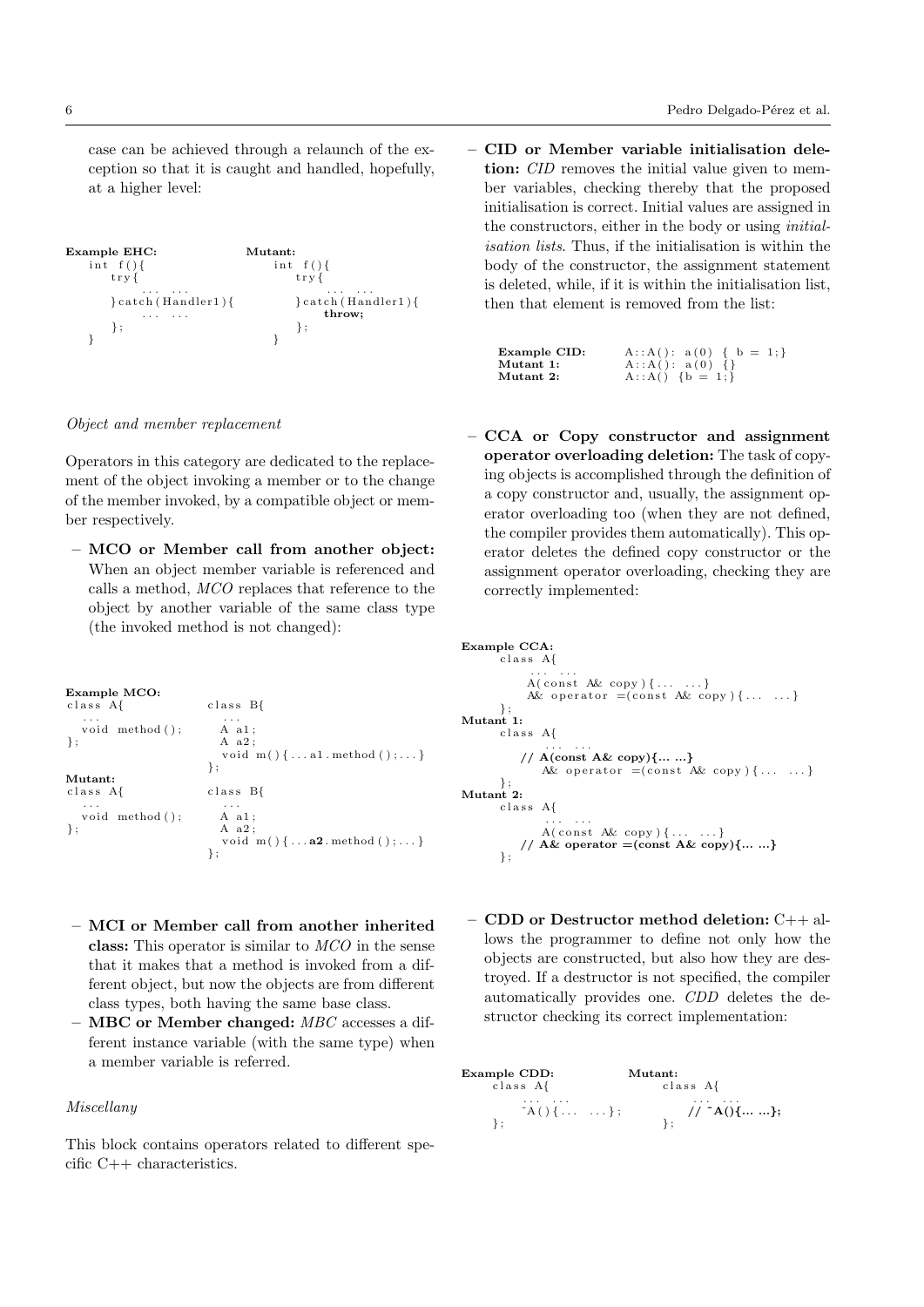#### 3.2 Comparison with other Languages

Summarising, a set of 37 operators has been conformed for C++ at the class level, distributed in seven categories. This number of operators is higher than the one presented in [14] for Java (29) and the same as the one shown in  $[5]$  for  $C#$  (37 operators without counting the invalid ones).

The operator  $AMC$  [3,10,14] is different in C++ because the access level is specified by sections and not individually as in Java. Most operators in the inheritance category have been defined for Java [3, 10, 14] and taken in C# [5]. However, ISI, ISD, IPC and IOP change with respect to Java as they are related to the super keyword, which does not exist in  $C_{++}$  because of the multiple inheritance. Thus, not only a single direct base class has to be considered, but every inherited class. Regarding method overloading, OMR, OMD, OAO and OAN are based on [12] and OPO is based on POC from [10], adapting its name to the established convention. All operators from [14] in the polymorphism group have been considered with a similar meaning but different implementation (as commented in Section 2, the usage of pointers and references to dynamically bind the objects is necessary).

Concerning exception handling, a definition of EHR and EHC can be found in [10] and EXS in [5]. In Java, the function of EHC is achieved using a throws declaration instead of the try-catch statement. Besides, in  $C++$  the *finally* clause is not used and the exception could be ultimately captured in the main function instead of the class Object. MCO, MCI, MNC and MBC are all named in [5] and the fault that they simulate is shown in [4] (in Object and Member blocks). For this category, only an explicit definition for MNC has been found in [3]. Finally, some operators in miscellany take as reference the Java-specific group in [14]. Regarding CID, an initial value cannot be assigned directly to members as in Java, but in the constructors.

#### 4 Applying Mutation Operators

## 4.1 Approach

Parsing C++ code to determine where the operators can be used is one of the main obstacles in the construction of a mutation tool. Firstly, some important techniques used to develop mutation tools for Java and  $C#$ are not available in  $C++$ , such as the *reflection* mechanism (which allows us to examine the type and state of objects at runtime) or the insertion of faults in the bytecode. Thus, mutations have to be performed on the code. Secondly, the complexity of C++ does not ease

the task of parsing source code for detecting where the operators can be applied. At the same time, ensuring that an ad-hoc parser (e.g., based on pattern-matching) can cover every syntactic construct is really difficult.

These considerations lead the authors to reuse the AST internally produced by a compiler to analyse and transform the code according to the criteria defined in the mutation operators. The AST is an intermediate form that a compiler generates to represent the source code; it provides a simplified and clear structure of the code focusing on the essential aspects, facilitating the traversal of the tree as nodes containing the language elements are processed.

Hence, the AST traversal makes the harsh labour of detecting the locations where a change can be introduced easier. In addition, 100% of the features of the language covered by the compiler are guaranteed to be manageable with this approach.

#### 4.2 Implementation Process of a Mutation Operator

The *Clang* compiler<sup>1</sup> has been chosen to process the AST. Unlike others, this compiler has a well-designed API, allowing us to reuse its libraries to parse  $C++$ code. These libraries have been used to implement the mutation operators, automating the process of traversing the tree and finding the nodes that conform to the rules defined in the operator. The whole process follows these steps:

- 1. Using a domain-specific language (DSL) to create predicates in Clang, a pattern is created to search for nodes of the tree which could be mutated. For instance, a pattern for the operator CID looks for members that are initialised in the initialisation list.
- 2. Then, selected nodes are analysed to avoid cases in which the mutation would produce a mutant that could not be compiled. As for CID, it needs the position of the initialisation within the list to know if a comma or the colon preceding the list has to be deleted.
- 3. Now, mutation can be applied. In the case of CID, the node and the appropriate characters (as found in the previous step) are deleted.
- 4. Finally, the tree is translated back into source code form through the Clang libraries.

This process is implemented through the Visitor pattern. As a full-fledged compiler, Clang provides an AST with all the information that the mutation operators may need. The AST generated by Clang is easily understandable, does not implicitly simplify the code

<sup>1</sup> http://clang.llvm.org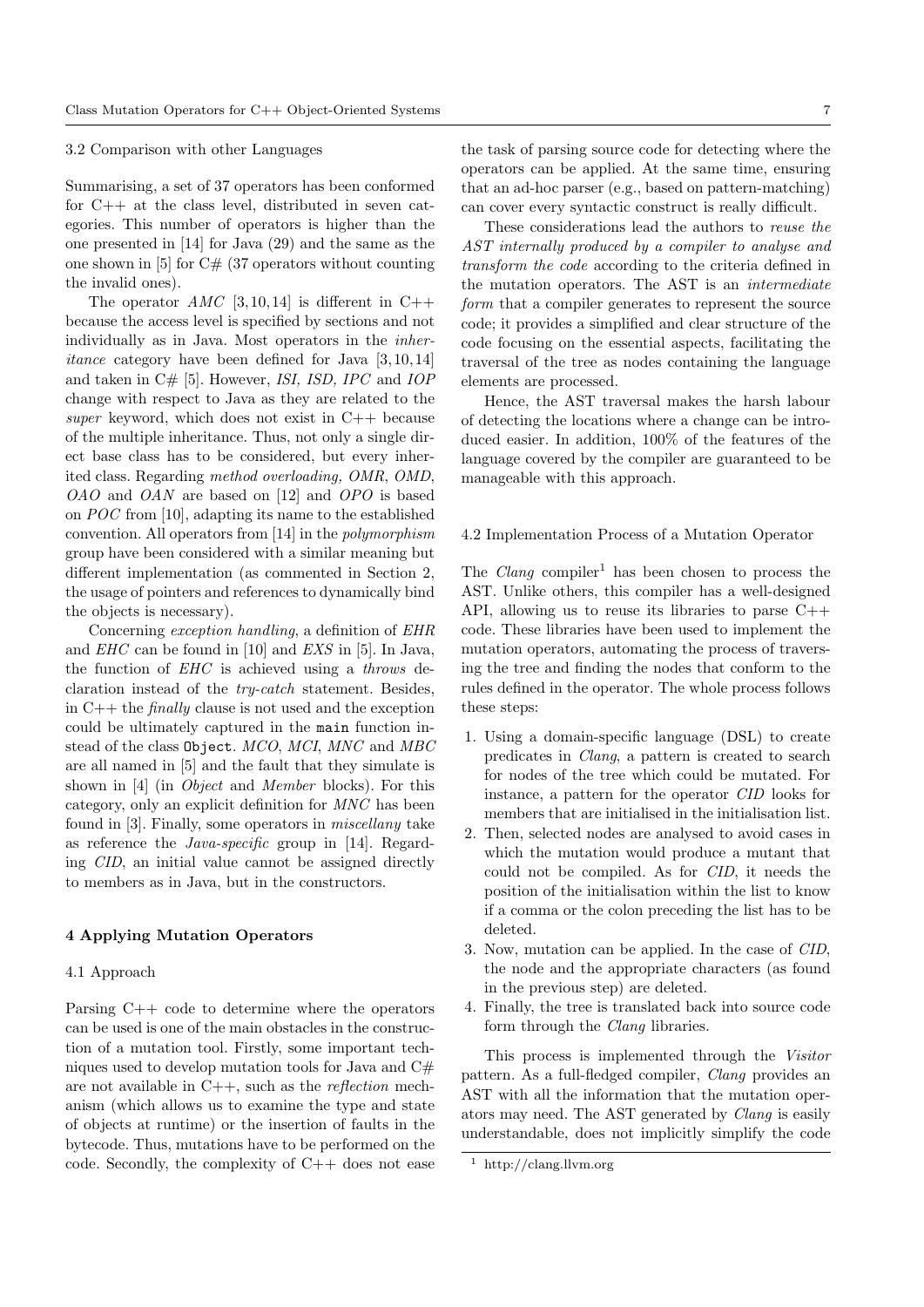and saves information about every token, among other advantages.

#### 5 A Discussion of Mutation Operators

#### 5.1 Experiment Setup

An experiment was prepared to analyse several C++ programs using the obtained class mutation operators. The goal in Section 5.2 is to illustrate, with concrete cases, different situations where various operators can be useful. In Section 5.3 and 5.4, the objective is to examine the distribution of mutants for OO systems and measure the effectiveness of their tests.

Two programs were chosen from the LLVM-3.2 testsuite<sup>2</sup>, containing pieces of code written in  $C/C++$ handling the diverse language constructs:

- Garage, with a class modelling a parking where two kind of vehicles are parked and released.
- $-$  Family, with three classes simulating the hierarchy "grandfather-father-son", sharing some attributes.

Two known open-source libraries were used to apply the operators in real applications, including a library for WS:

- $-$  Tinyxml2<sup>3</sup> to parse XML documents.
- $-$  XmlRpc++ (ver. 0.7)<sup>4</sup>, to incorporate XML-RPC client and server support into C++ applications.

Both programs could work together in a side of a client-server communication, the former parsing XML files and the latter sending/receiving them via HTTP protocol. Different measures of their characteristics are shown in Table 2.

In Section 5.2, the mutants generated with a subset of operators in the aforementioned programs were analysed to evaluate their quality in the composition of a test suite. For the second and main part, the two real applications were considered, classifying the kind of mutants with all the operators presented. The faults modelled by the operators were introduced into the code resorting to the procedure explained in Section 4.2. Then, each mutant was independently run against the test suite to see the response of its execution. If the mutant produces a different output from the original program, for at least one test case, it is classified as killed or dead (in the opposite case, the mutant is still alive). Some mutants always produce the same output as the original program for any input: these are said to

8 Pedro Delgado-Pérez et al.

| <b>Table 2</b> Size statistics of <i>Tinyxml</i> 2 and $XmlRpc++$ |  |
|-------------------------------------------------------------------|--|
|-------------------------------------------------------------------|--|

| Measure                  | Tinyxml2 | $XmlRpc++$ |
|--------------------------|----------|------------|
| $\mathrm{LoC}^a$         | 2,620    | 2,194      |
| Classes                  | 18       | 13         |
| Methods (mean)           | 17.8     | 11.9       |
| Attributes (mean)        | 3.1      | 4.5        |
| Inheriting classes       | 8        | 5          |
| Inherited members (mean) | 32.4     |            |

 $a^a$ Counted with  $c\_count$  7.14 (http://invisible-island.net/c\_count)

be equivalent. Finally, if the mutant gives a compilation error, it is considered as invalid.

Regarding the test suite, several test scenarios (a series of test cases using objects of one or more classes) were created for *garage* and *family* testing their main functionalities. In the case of  $tinyxml2$  and  $xmlrpc++$ , the diverse test scenarios that were distributed with the programs were employed to yield the results. The execution of the tests in  $xmlrpc++$  was not done in the conventional manner as both server and client had to be run so that communication was possible. Equivalent mutant determination is an undecidable problem, so they were manually identified.

## 5.2 Usefulness of Operators

The operators CDD, CCA and CID, related with the construction and destruction of objects, are studied in this section; they refer to language elements that have some distinguishing features compared to the rest of methods and are much used as they are always invoked whenever an object is built or destroyed respectively. Moreover, they are error prone as commented in Section 2.

CDD mutants are mostly "potentially" equivalent because the destructor is usually invoked just to release memory. The word "potentially" is used because an anomalous behaviour concerning the memory can only be detected when memory is a limited resource. In this case, the mutants can be killed if the memory is not released properly. Nevertheless, this experiment shows that a destructor also performs other actions that can be tested in new scenarios. In tinyxml2, two mutants were killed because the destructor is used to unlink a pointer; as the pointer is not handled in the destructor of the mutant, the change can be detected by a test case checking the pointer. In the case of  $cmlrpc++$ , the deletion of the destructor also affects the execution of a mutant because a pointer to a boolean is not given the appropriate value.

CCA mutants are usually equivalent as well because the copy constructors are often similar to the default

<sup>2</sup> http://llvm.org/releases/3.2/docs/TestingGuide.html

 $^3$ https://github.com/leethomason/tinyxml2 (Last access: 03/2014)

<sup>4</sup> http://xmlrpcpp.sourceforge.net/ (Last access: 03/2014)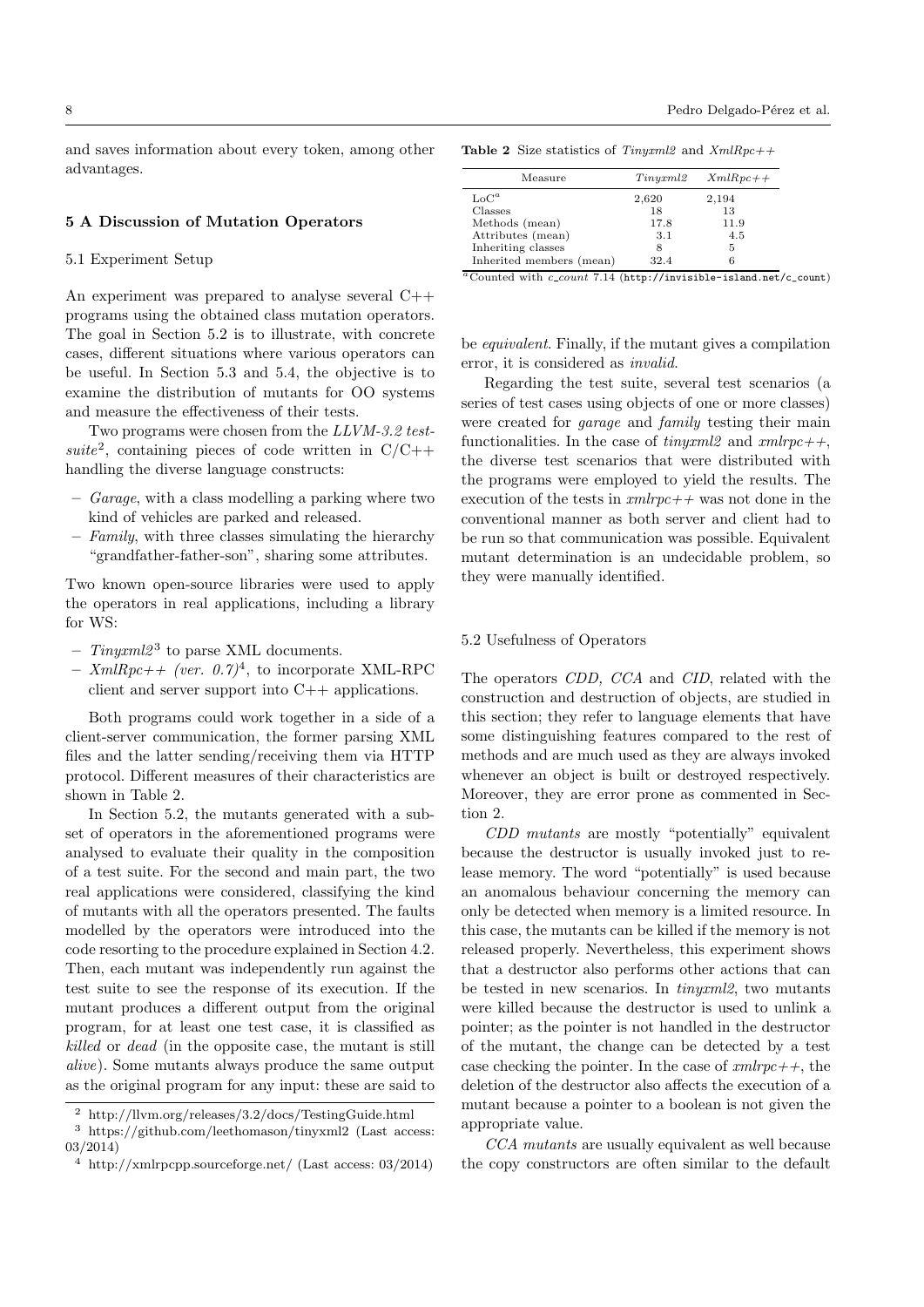one. Nonetheless, this operator can suggest the inclusion of new scenarios performing a copy of objects when this constructor is somewhat different. Regarding the family program, a specific scenario copying an object of class Parent was included, and the mutant was killed when the destructor was executed. The original version reserves a new block of memory for the copied object. In the mutant, both objects involved in the copy pointed to the same address, producing an error when trying to free the same block of memory twice.

The *CID* operator tends to create many mutants. Some mutants in tinyxml2 were easily killed because a member pointer was not initialised in the constructor. Additionally, when the variable \_allocated of the class DynArray was not initialised properly, a problem with memory allocation could be detected: the value assigned to a member by the compiler can be unexpected. Sometimes, this undefined behaviour will be captured in the execution, but in other situations, a new scenario with a timer can be introduced checking how long it lasts. For instance, in garage, when the variable maxVehicles of the class Garage is not initialised, the for loop below takes a different time depending on the value assigned to that variable:

```
G\text{arage} :: G\text{arage} (int max)
     \frac{1}{\sqrt{2}} CID initialisation deletion: maxVehicles = max;
     parked = new Vehicle* [maxVehicles];for (int bay = 0; bay < maxVehicles; ++bay) parked [bay] = NULL;
}
```
As an interesting fact, the case of some mutants of CID in tinyxml2 can be mentioned; this program was executed against 112 test cases, but 3 of the mutants generated with this operator were killed by a single test case (different in each case). This information demonstrates that some faults can be difficult to locate and enforces the need of a complete test suite and, therefore, the usefulness of this approach. The situations explained above prove that these operators have potential in revealing faults not covered by other operators, often requiring particular test cases.

# 5.3 Experimental Results

For the analysis of the distribution of mutants, the applications tinyxml2 and  $rm lpc++$  were mutated. Regarding tinyxml2, all the mutants generated were considered; in contrast for  $\mathit{xmlrpc++}$ , the mutants related with *log* and *error* reports were discarded for being secondary functionalities as well as the classes uncovered by the test suite were excluded (the terms discarded and uncovered are taken from [16]). The classification of the mutants obtained is depicted in Table 3 and 4 for tinyxml2 and  $rm lpc++$  respectively. "Generated" counts the number of mutants including invalid ones, which are deducted in "Total". "Dead" indicates the amount of mutants resulting dead. The remaining alive mutants (fourth column) were studied, calculating then how many were equivalent. The last column shows the mutation score: the ratio between the killed and nonequivalent mutants.

However, not every non-equivalent mutant can be said to be killable; the alive CDD mutants can only be killed under certain conditions (see Section 5.2); in the case of EXS, an exception not considered in the program is needed to be thrown, being this an open question. Besides, the alive mutants in AAC will be invalidated with adequate tests. The equivalence and mutation score was not studied in  $MBC$  and  $MNC$ ; they are supposed not to suffer from equivalence unless two methods in a class perform the same action or two variables have the same value occasionally, but these cases are not significant (they completely depend on the program implementation).

Concerning the WS-library  $xmlrpc++$ , mutants usually died after producing not very enlightening errors or blocking indefinitely while waiting for the other side of the communication. To catch this second situation, a timeout was set to stop execution after a reasonable time. Hence, from a client side, the origin of these problems is difficult to determine, supporting the idea that intensive testing is needed in this kind of applications.

## 5.4 Discussion and Related Studies

Firstly, it should be noted that the amount of mutants stemming from class mutation operators is much lower than for traditional statement-level operators, as stated in [14] and also in [16], where the number of class-level mutants produced was 60% lower than their traditional counterparts; the language constructs modified by these operators are not as much used as arithmetic or logical operators. Thus, ten operators in the set did not create any mutant in this experiment. Therefore, the results obtained with traditional operators for other languages should not be compared with the results presented here, but with studies around class mutants, where similar numbers can be found [11, 16]. In this sense, the practical application of the technique is more affordable.

Other common conclusion in related studies is the high equivalence percentage: while traditional operators generate between 5-15% of equivalence, this percentage was largely increased using class operators in the same programs [14, 16]. However, the statistics calculated are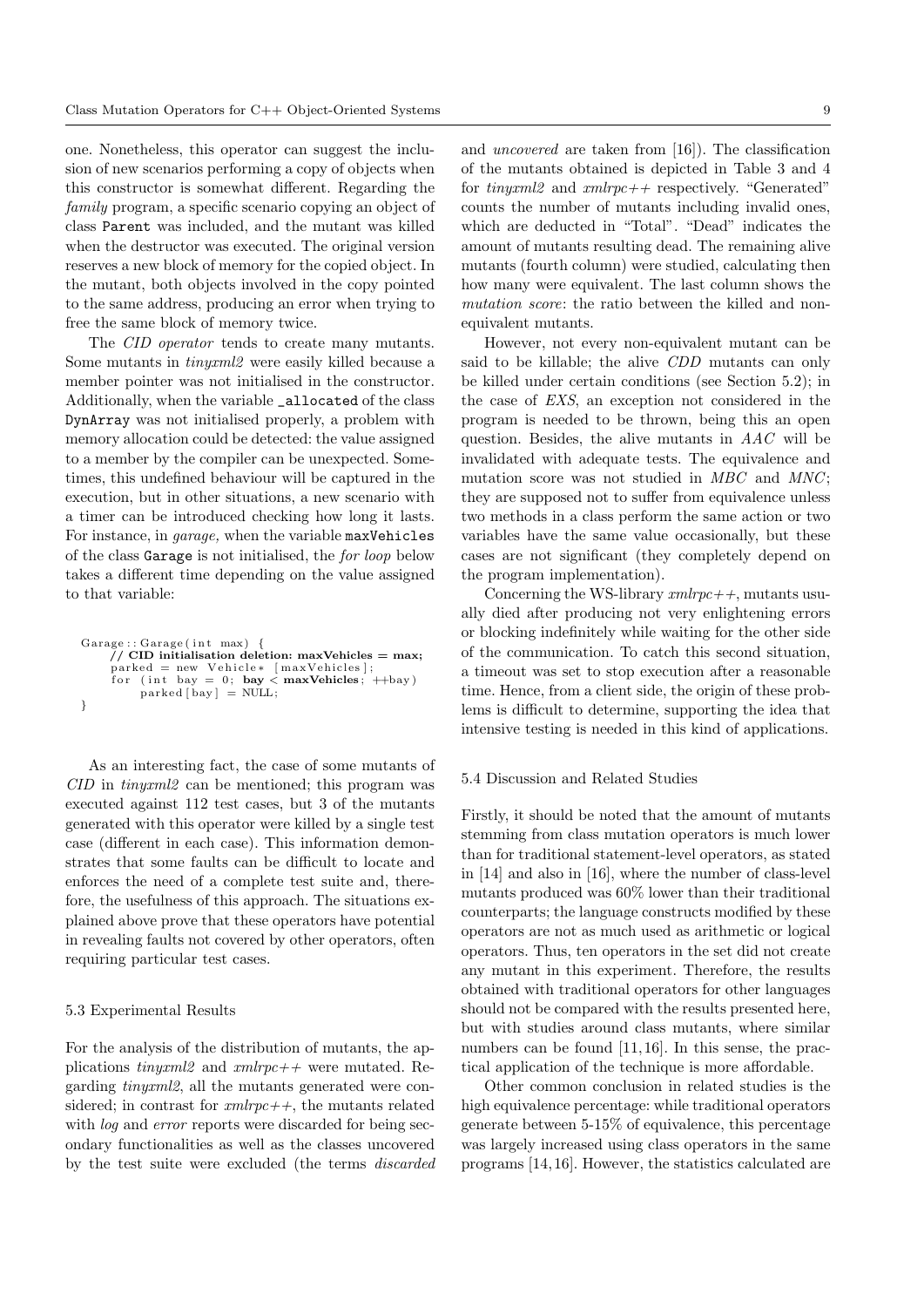Table 3 Mutant classification in Tinyxml2

| Oper.        | Gen            | Tot            | $\bold{Dead}$  | Alive          | Equiv        | $_{\rm MS}$ |
|--------------|----------------|----------------|----------------|----------------|--------------|-------------|
| AAC          | 16             | $\overline{0}$ |                |                |              |             |
| AMC          | 738            | 443            | $\Omega$       | 443            | 428(96.6%)   | 0%          |
| <b>IHI</b>   | 48             | 47             | 12             | 35             | $32(68.1\%)$ | 80%         |
| ISD          | 1              | 1              | $\mathbf{1}$   | $\theta$       | $0(0\%)$     | 100%        |
| ISI          | 1              | $\overline{0}$ |                |                |              |             |
| IPC          | 6              | $\overline{0}$ |                |                |              |             |
| IOD          | 47             | 25             | 21             | $\overline{4}$ | $1(4\%)$     | 87.5%       |
| IOP          | 8              | 8              | 8              | 0              | $0(0\%)$     | 100%        |
| IOR          | 10             | 10             | 7              | 3              | $1(10\%)$    | 77.8%       |
| OMD          | 68             | 31             | 9              | 22             | $16(51.6\%)$ | 60%         |
| OPO          | 46             | 23             | $\overline{4}$ | 19             | 13(56%)      | 40%         |
| PCD          | 12             | 6              | $\overline{4}$ | $\overline{2}$ | $2(100\%)$   | 100%        |
| PCI          | 774            | 533            | 393            | 140            | $62(11.6\%)$ | 83.4%       |
| PCC          | 5              | 5              | $\overline{0}$ | 5              | $1(20\%)$    | 0%          |
| <b>PPD</b>   | 29             | 6              | 3              | 3              | $3(50\%)$    | 100%        |
| MCO          | 19             | 19             | 13             | 6              | $0(0\%)$     | 68.4%       |
| MCI          | 39             | 39             | 11             | 28             | $0(0\%)$     | 28.2%       |
| MNC          | 399            | 331            | 189            | 142            |              |             |
| $_{\rm MBC}$ | 469            | 469            | 279            | 190            |              |             |
| <b>CID</b>   | 62             | 62             | 43             | 19             | $0(0\%)$     | 69.4%       |
| $_{\rm CDC}$ | $\overline{4}$ | $\overline{4}$ | 3              | 1              | $0(0\%)$     | 75%         |
| CDD          | 14             | 14             | $\overline{2}$ | 12             | $8(57.1\%)$  |             |
| CCA          | $\overline{4}$ | $\overline{4}$ | $\overline{0}$ | $\overline{4}$ | $4(100\%)$   |             |
| Total        | 2806           | 2080           | 1002           | 1078           | 571(34.7%)   | 66.9%       |

Legend: Gen: Generated; Tot: Total; Equiv: Equivalent;

MS: Mutation score; "-": indicates a statistic not calculated

Table 4 Mutant classification in  $XmlRpc++$ 

| Oper.                           | Gen            | Tot            | $\bold{Dead}$  | Alive          | Equiv        | $_{\rm MS}$ |
|---------------------------------|----------------|----------------|----------------|----------------|--------------|-------------|
| AAC                             | 10             | $\overline{4}$ | $\overline{0}$ | $\overline{4}$ |              |             |
| AMC                             | 436            | 210            | $\Omega$       | 210            | 210(100%)    |             |
| IHI                             | 13             | 13             | $\overline{2}$ | 11             | $11(84.6\%)$ | 100%        |
| ISD                             | $\overline{2}$ | $\overline{2}$ | $\Omega$       | $\overline{2}$ | $2(100\%)$   |             |
| ISI                             | 3              | 3              | $\overline{0}$ | 3              | $3(100\%)$   |             |
| IPC                             | 3              | $\mathbf{1}$   | 1              | $\overline{0}$ | $0(0\%)$     | 100%        |
| IOD                             | 8              | 3              | $\overline{0}$ | 3              | $3(100\%)$   |             |
| IOR                             | 15             | 15             | $\Omega$       | 15             | 15(100%)     |             |
| OMD                             | 30             | 9              | 6              | 3              | $0(0\%)$     | 66.7%       |
| <b>OMR</b>                      | 15             | 10             | 6              | 4              | $0(0\%)$     | 60%         |
| OAN                             | 7              | 7              | $\overline{0}$ | $\overline{7}$ | $0(0\%)$     | 0%          |
| OPO                             | $\overline{2}$ | $\mathbf{1}$   | $\overline{0}$ | $\mathbf{1}$   | $0(0\%)$     | 0%          |
| PCD                             | 3              | $\overline{0}$ |                |                |              |             |
| PCI                             | 49             | 5              | $\overline{4}$ | 1              | $1(20\%)$    | 100%        |
| <b>PPD</b>                      | 7              | 1              | $\overline{0}$ | 1              | $1(100\%)$   |             |
| EHC                             | $\overline{2}$ | $\overline{2}$ | $\overline{0}$ | $\overline{2}$ | $0(0\%)$     | $0\%$       |
| EXS                             | $\overline{2}$ | $\overline{2}$ | $\Omega$       | $\overline{2}$ |              |             |
| MCO                             | 48             | 48             | 20             | 28             | $0(0\%)$     | 41.6%       |
| <b>MNC</b>                      | 436            | 370            | 215            | 155            |              |             |
| $_{\rm MBC}$                    | 200            | 200            | 85             | 115            |              |             |
| <b>CID</b>                      | 16             | 15             | 10             | 5              | $0(0\%)$     | 66.7%       |
| CDC                             | $\overline{2}$ | $\overline{2}$ | $\overline{0}$ | $\overline{2}$ | $0(0\%)$     | 0%          |
| CDD                             | 8              | 8              | 1              | $\overline{7}$ | 3(37.5%)     |             |
| $_{\rm CCA}$                    | $\overline{2}$ | $\overline{2}$ | $\overline{2}$ | $\overline{0}$ | $0(0\%)$     | 100%        |
| $\operatorname{\mathsf{Total}}$ | 1320           | 933            | 352            | 581            | 249(39,1%)   | 52.9%       |

Legend: Gen: Generated; Tot: Total; Equiv: Equivalent;

MS: Mutation score; "-": indicates a statistic not calculated

rather different depending on the operators and applications analysed: from  $45,4\%$  [16] to  $86.45\%$  [11] in recent works. This study reports an average percentage of 36,9%, which is lower than the aforementioned results, but corroborates that equivalence is a prominent issue. Nevertheless, the determination of equivalence was not such a difficult task in several operators because some

classes contained common structures, but it is challenging in others like MNC or MBC.

The study brings out the likeliest operators to be applied in OO systems as well as the often most prolific operators. For instance, the operators in object and member replacement seem the most frequently used. As a result, the operators in this category spawned the 41.25% and 66.2% of valid mutants in tinyxml2 and  $xmlrpc++$  respectively. However, in general, class mutation operators are applied with varying frequency depending on the language features used in each application, e.g., PCI created 774 mutants in tinyxml2 but only 49 in  $xmlrpc++$ .

The experiment yields an average mutation score of 59.9%, which means that 40.1% of the mutants need new test cases to be killed. This shows how mutation testing can help find missing tests in real scenarios. The operators with a low mutation score are the most promising because their mutants seem to be harder to detect, like *OAN*, *PCC* and *EHC*, with a score of 0%. In contrast, ISD, IPC, IOP, PCD, PPD and CCA obtained 100%. However, it would be useful to confirm these results by extending the study with additional programs and test suites. As a final remark, the AMC operator might need to be reconsidered in future studies, because its mutants have been either equivalent, invalid or killable with the same test cases as OMD, confirming the original observations by Offutt et al. for Java [14]. Similarly, AAC may require further refinements, as it did not produce any killable mutants.

#### 5.5 Threats to Validity

One of the main challenges in mutation testing is checking if a mutant is equivalent or not: since it is an undecidable problem, it must be done by hand and there is an inherent possibility of error. Another threat is the reliance of mutation testing on the test suites: they will determine the time consumed and the reliability of the results. A test suite making an exhaustive use of every class and their members would broadly reduce the number of alive mutants. For instance, if no object copy were performed in any test case, all the mutants produced with CCA would survive.

As for the limitations in the conducted studies, only a subset of all the operators have been analysed in depth in Section 5.2. Therefore, the conclusions cannot be generalised to the entire set of operators. In the same way, not every operator produced mutants from the two applications in Section 5.4, though results about those operators will be obtained in further research. Various simple as well as real and complex applications were chosen to avoid the partial perspective